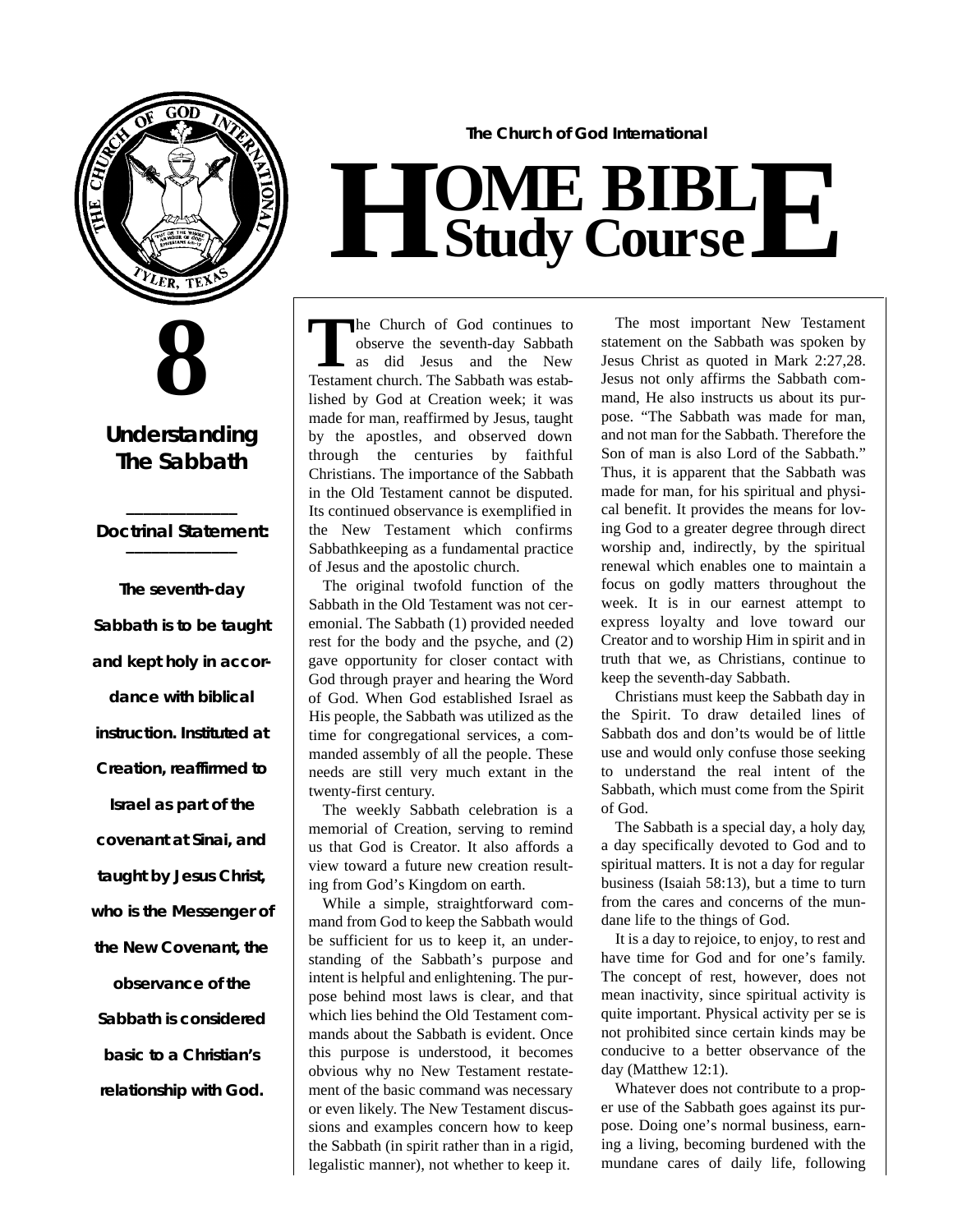purely physical pursuits to the exclusion of spiritual ones, or regularly participating in activities which prevent the needed rest of mind and body, are contrary to the purpose of the Sabbath. These all defeat its very intent, the reason it was given to man, because they do not generate the benefits that the Sabbath was created to give.

*It is not the responsibility of the church to create an encyclopedic handbook of dos and don'ts for* Sabbath observance. The church teaches the broad principles and the members apply them in situations as they arise. The church cannot legislate on every last situation that may be encountered. Each member must be educated and encouraged to make personal value judgments according to his own character and conscience within the general guidelines provided by the church.

God created the Sabbath day to serve man, not vice versa. Man was not intended to be enslaved to a period of time. Sabbath observance should not be allowed to become an end in itself. Rather, the day is to serve and help those who observe it.

The Sabbath was created, as Christ pointed out, *for the service of mankind.* It was the day upon which God "rested," that is, ceased from His labors of Creation, "and was refreshed" (Exodus 31:17). The example is clear: God rested, therefore man also should rest from his weekly labors. When man observes the Sabbath day, he is imitating his Creator and commemorating the Creation itself.

If you have prayed about this lesson, and have your Bible, you are ready to begin!

#### **Understanding the Sabbath**

The English word *Sabbath* is basically an Anglicized pronunciation of a Hebrew word meaning "rest" or "repose." This Hebrew noun is itself evidently related to the verb "to stop, rest, or cease." This same verb is found in ordinary usage. (For example, in Lamentations 5:14, "The elders have *ceased* from the gate.") "Ceasing" is exactly what God did on the seventh day of Creation week.

In the Hebrew, Genesis 2:2 literally says that God "sabbathed"—"ceased" or "rested"—on the seventh day from all His work.

By definition, the Sabbath is a weekly holy day, a solemn rest, an appointed feast, a holy convocation (Leviticus 23:3). As such it is approximately twenty-four hours reckoned from sundown Friday evening until sundown Saturday evening. The period of observation is borne out both by the repeated phrase, "And the evening and the morning were the...day," in Genesis 1 and by direct statements in such passages as Leviticus 23:32 on observing an annual sabbath "from evening to evening."

#### **Jesus Kept the Sabbath and Set the Example for the Church**

Much emphasis is placed on the keeping of the Sabbath in the Old Testament. But much is also written about Sabbath observance in the New **Testament** 

However, the emphasis changes from a nationalistic system of communal Sabbathkeeping, fulfilling the *let ter* of the law, to an individual responsibility of personal worship on the Sabbath, fulfilling the *spirit* of the law.

The New Testament never deals with *whether* the Sabbath should be kept, but rather *how* the Sabbath should be kept.

When Jesus was called into account by the Pharisees or Sadducees for doing certain things on the Sabbath, it was not for breaking the law of the Sabbath, but for His disavowal of noninspired traditional regulations concerning the Sabbath.

The law of the Sabbath in the Old Testament did not forbid one to pick ears of grain on the Sabbath, "to eat on the spot." Yet when Jesus and His disciples did this He was called to account. The reason? Because religious leaders had classified picking ears as "reaping," and rubbing loose grain as "threshing." The incident of the disciples plucking grain to eat in the fields (Matthew 12:1–8; Mark 2:23–28; Luke 6:1–5) was no violation of property law since this was specifically permitted in the Old Testament (Deuteronomy 23:25). They were accused only of Sabbathbreaking. Jesus did not defend their actions on the grounds that the Sabbath was done away, Rather, He used relevant analogies: David and the shewbread ("bread of the presence"), and the priests in the Temple. It was only after He had shown that the actions of the disciples were not a true violation of the Sabbath that He asserted, "The Sabbath was made for man, and not man for the Sabbath. Therefore the Son of man is also Lord of the Sabbath" (Mark 2:27,28).

By this means He did not show that the Sabbath was done away, but rather He showed the correct spirit in which to keep the Sabbath. Jesus was a *Sabbathkeeper, not a Sabbath breaker*.

It was also forbidden by extrabiblical Jewish law to treat a sickness when the sick person's life was in no immediate danger.

Although being watched by the Pharisees and scribes, Jesus healed a man with a withered hand on the Sabbath (Matthew 12:9–14; Mark 3:1–6; Luke 6:6–11). To defend Himself He used the analogy of pulling a sheep out of a pit on the Sabbath. This shows that it was not His intent to break the Sabbath, but to show that relieving suffering was wholly consistent with the purpose of the day.

Similarly, when He healed a cripple who had been ill thirty-eight years, He told the man to pick up his pallet and go home (John 5:8). This carrying of a few ounces of weight was in no way a violation of the law against bearing a burden on the Sabbath (Jeremiah 17:21,22,27). It was only in the opinion of certain onlooking religious leaders that He had violated the Sabbath. Other healings are also described in such passages as John 9; Luke 13:10–13; 14:2–4.

Jesus is recorded in Matthew 24:20 as saying, "And pray that your flight may not be in winter or on the Sabbath." This admonition is directed by Jesus to His own followers. Such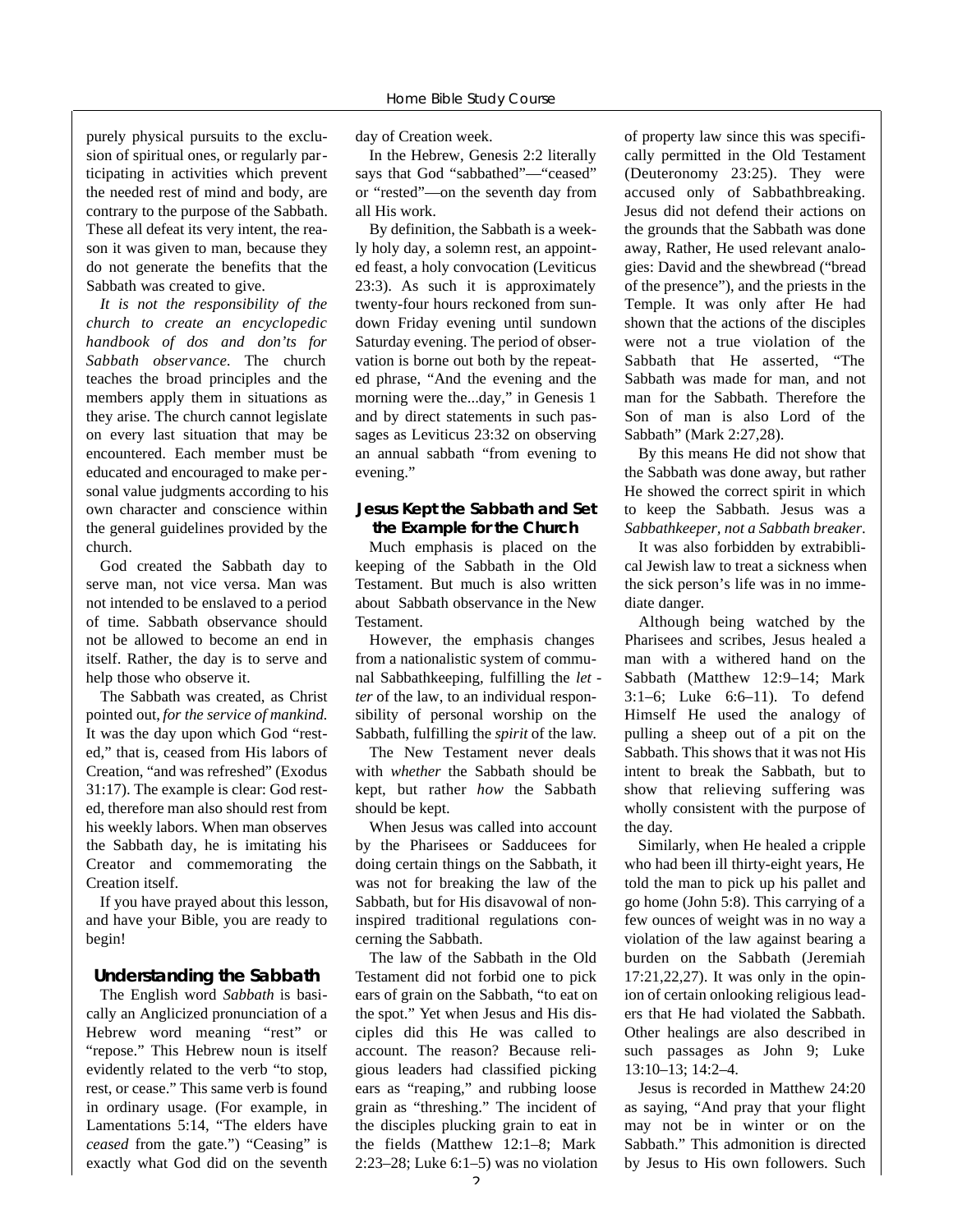instructions would have had little place in a non-Sabbathkeeping community.

The dual implications of this prophecy also show that Jesus knew that the Sabbath would be kept by His people millennia later in the "time of the end."

In addition, Christ's own example of attending the weekly synagogue is significant. In Luke 4, Jesus attends the synagogue on the Sabbath day in His own city "as His custom was" (verse 16). Evidently it had not been His custom heretofore to speak in the synagogue since the listeners were astonished at His teaching. This indicates He attended regular services as a means of Sabbath observance rather than just for the purpose of teaching. And it is impossible to overemphasize the importance of Christ's own example since He told His disciples to teach all nations those things that He had commanded them (Matthew 28:20).

Thus, we may conclude that the picture of Jesus as a lawbreaker or antinomian radical, while maintained in some fundamentalist circles, is easily refuted by the Scriptures and is also generally rejected by scholarship.

#### **Review**

*1. God sabbathed, ceased, and rested on the seventh day from all His work.*

*2. The Sabbath is a weekly holy day, a solemn rest, an appointed feast, a holy convocation.*

*3. The Sabbath is twenty-four hours long, spanning from sun down Friday to sundown Saturday. 4. For the Christian, keeping the Sabbath is an individual responsi bility of personal worship, fulfill ing the spirit of the law.*

*5. Jesus' example teaches us how to keep the Sabbath in the spirit of the law.*

*6. Jesus was a Sabbathkeeper, not a Sabbath breaker.*

*7. The Scribes and Pharisees were upset with Jesus because He paid no attention to their nonbiblical laws.*

*8. Jesus shows clearly that we can do good on the Sabbath, relieving* *suffering, without breaking the spirit of the law.*

*9. It was the custom of Jesus to keep the Sabbath and go to the synagogue.*

*10. Jesus set the example of Sabbathkeeping and told His dis ciples to teach all nations those things He had commanded them.*

#### **Scriptures to Read, Remember, and Recite**

*Lamentations 5:14; Genesis 2:2; Leviticus 23:3,32; Matthew 12:1–8; Mark 2:23–28; Luke 6:1–5; Deuteronomy 23:25; Mark 2:27,28; Matthew 12:9–14; Mark 3:1–6; Luke 6 : 6 – 11; John 5:8; Jere m i a h 17:21,22,27; John 9; Luke 13:10–13; 14:2–4; Matthew 24:20; Luke 4:16; Matthew 28:20*

#### **Jesus Created the Sabbath Day**

The recurring seven-day weekly cycle has continued down through the ages, making the exact day of the Sabbath effortless to determine.

Jesus Christ kept the Sabbath, becoming our living example. Since Jesus created the Sabbath day, it is extremely unlikely that He would break His own Sabbath command, or do away with any of the laws He created.

It is quite notable what the apostle John had to say about Jesus! "In the beginning was the Word, and the Word was with God, and the Word was God" (John 1:1). The term *Word* was used by both Hebrew and Greek theologians and philosophers in a number of ways. In Hebrew Scripture, the Word was an agent of Creation (Psalm 33:6). It was the source of God's instructions to His people through the prophets (Hosea 1:2). It was also God's law, His standard of holiness (Psalm 119:11).

We find in Greek philosophy that the "Word" was the godly essence that sustained all things and held them together. John's description makes it evident that he is speaking of Jesus (John 1:14).

That "the Word was God" was blasphemy to the Jews.

That "the Word was made flesh" to

 $\overline{2}$ 

the Greeks was inconceivable.

To John, the Word—who was with God and was God, and dwelt among us—was the gospel of grace and truth!

Therefore we see that it was Jesus Christ, the Word, who created all things (John 1:3). If Jesus, the Word, created all things, then He must have created the Sabbath day.

Because of this Jesus was able to say to the scribes and Pharisees that He was the Lord of the Sabbath (Mark 2:28; Luke 6:5).

This would make Jesus the "Lord" or "God" of the Old Testament. He made the Sabbath at Creation (Genesis 2:2,3), and created everything else that exists (Colossians 1:16). Hebrews 2:9,14 and 1 John 4:2, making this understanding evident.

Since Christ is the Creator of the Sabbath day, He is the only one qualified to tell us how, and when, to keep the Sabbath.

Jesus lived a perfectly sinless life. He never kept or honored any days except God's Sabbath day and God's holy days.

Both the apostles Peter and Paul exhorted Christians to follow Jesus Christ (1 Peter 2:21,22; 1 Corinthians 11:1).

#### **R e v i e w**

*1. Jesus Christ, the Wo rd, and as the Lord God of the Old Testament, created the Sabbath. 2. Jesus is Lord of the Sabbath*

*d a y.*

*3. Jesus Christ is the only one qualified to tell us how and when to keep the Sabbath.*

*4. Both Peter and Paul admon ished Christians to obey and fol low Christ in all things.*

*5. Jesus told the disciples to teach all nations what He had com manded them, and therefore this would include teaching them to keep the Sabbath.*

#### **Scriptures to Read, Remember, and Recite**

*John 1:1; Psalm 33:6; Hosea 1:2; Psalm 11 9 : 11; John 1:3,14; Mark 2:28; Luke 6:5; Genesis 2:2,3;*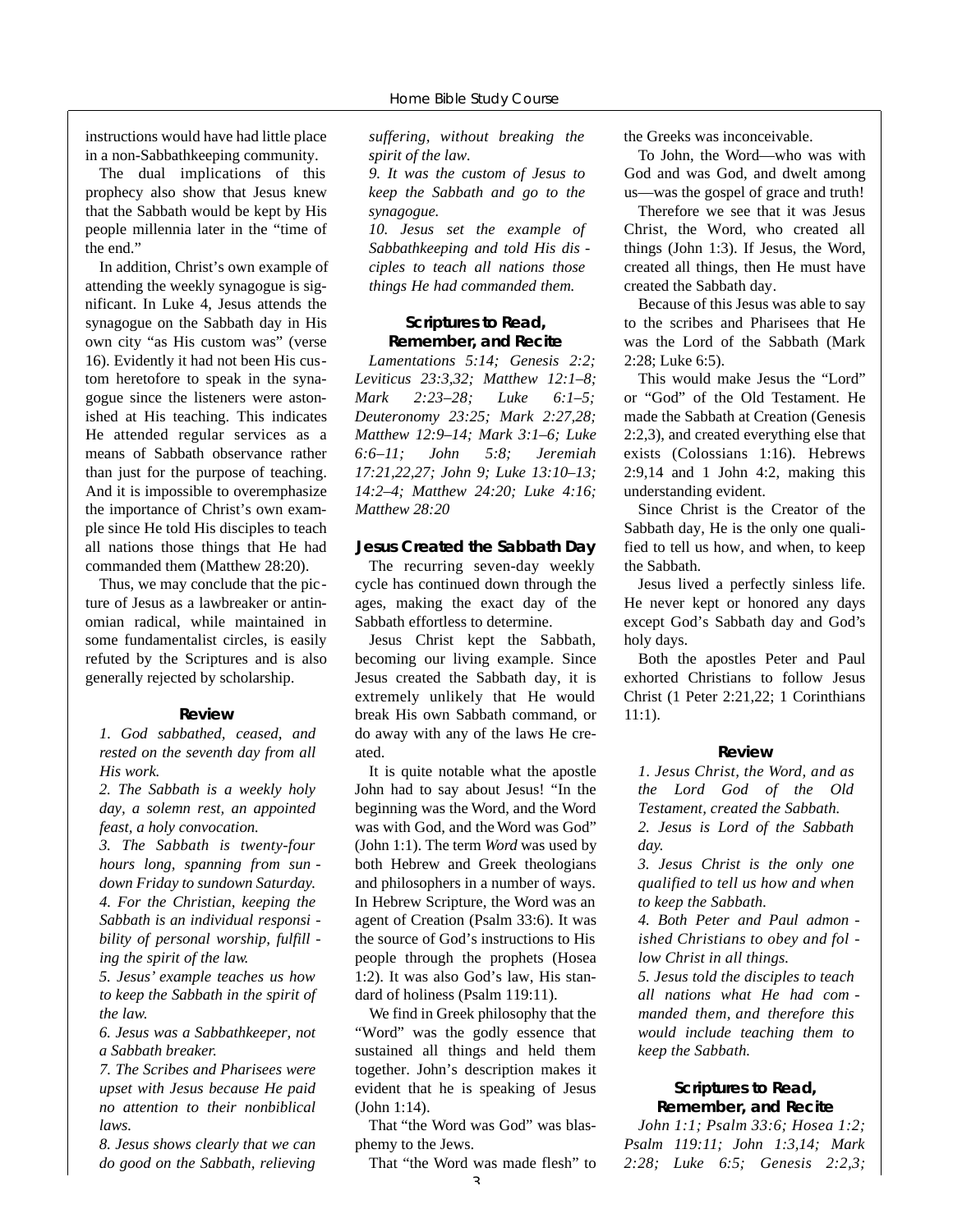*Colossians 1:16; Hebrews 2:9,14; 1 John 4:2*

#### **Sabbath Analogy of God's Plan**

The Sabbath day has two great overall purposes according to the Bible: (1) It looks back as a witness to the physical creation; (2) It looks forward as a shadow to the spiritual rest and creation. (Athird purpose can be listed as well: The Sabbath was to be a remembrance of the God who brought Israel out of Egypt—Deuteronomy 5:15.) God does things in type and antitype, in "shadow" and in "substance."

When God finished His creative work in six days and then rested on the seventh, this completed the physical Creation. There is no more physical Creation going on. The works are finished as Genesis 2:2,3 and Hebrews 4:3 attest. Therefore, the Sabbath day looks back to that week of the physical creation (Exodus 20:11; 31:17). It is a memorial, which helps us to remember the Creator who made everything. It keeps Him fully in mind every week.

But God also has a great spiritual plan—a spiritual creation—which is now in progress (2 Corinthians 5:17). There is a new creation, and the Sabbath also looks forward to that. Hebrews 4:1–11 refers to a rest for God's people. It is a yet future rest that we are to strive to enter—the ultimate rest in the Kingdom of God. The seven-day week (verse 4) is a picture of this spiritual week God has instituted. God rested—so man shall, too. Therefore the Sabbath day each week also looks forward to that future rest when the whole earth shall be at rest when all shall be taught the way of God. Hebrews 4 shows this clearly, and verse 9 is particularly relevant. It says, "There remains therefore a rest [*sabbatismos*—"sabbatizing"] for the people of God." So, because of the future rest (*katapausis*) spiritual Israel is to enter, there remains for us a *sab batismos* or "sabbatizing." This means that we will keep that future Sabbath of millennial rest as we now keep the weekly Sabbath to look forward to it.

In other words, the Sabbath is both a *memorial* and a *shadow*. It is a *memo -* *rial* of Creation and a *shadow of the coming future rest of God's people fol lowing the return of Jesus Christ*.

The Sabbath did not originate with the law of Moses or with the Sinaitic Covenant with physical Israel—so it does not pass with that covenant; rather it originated with Creation and looks back as a memorial to it. The Sabbath is also a shadow, looking forward to the yet future time of the Millennium. A shadow remains as long as the substance is still future. So it remains—looking forward to that time. And when that time comes, the Sabbath shall still be kept (Isaiah 66:23), although no longer as a shadow but as a memorial to the then contemporary reality of Christ's millennial rule.

It was a widespread belief in both intertestamental Judaism and the early church that the seven days of Creation were an analogy of God's plan for man. This belief held that the first six days represent the entirety of human history in which man is allowed to go his own way under the sway of Satan the devil, and the seventh day on which God rested represents the millennial rest when God Himself sets up His own rule and Kingdom over the earth. Such a Kingdom is described in a number of Old Testament passages (for example, Isaiah 2:2–4,11; Micah  $4:1-8$ ).

Moreover, two New Testament passages refer explicitly to this future Kingdom. Revelation 20:1–10 describes a time when Jesus Christ Himself returns to the earth and has Satan bound. The righteous will rule. The time of this rule is specifically described as "a thousand years" (verses 4,6).

As we have seen, Hebrews 3:7; 4:11 draw a lengthy analogy between the Sabbath and the "rest" which physical Israel had never entered into.

Christians have a chance to enter into this rest if they do not harden their hearts as the Israelites did. In Hebrews 4:9 this eschatological rest is explicitly connected with the seventh-day Sabbath rest.

#### **Review**

*1. The Sabbath looks back as a witness to the physical Creation. 2. The Sabbath looks forward as a shadow to the spiritual rest and Creation.*

*3. The Sabbath was to be a remem brance of the God who brought Israel out of Egypt.*

*4. God created the earth in six days and then rested the seventh day. This completed the physical Creation.*

*5. The Sabbath day is a memorial that looks back to the physical Creation.*

*6. It is a memorial that reminds us that the God we worship is the Creator of all things.*

*7. It keeps this marvelous God, the Creator, fully in mind every week. 8. We keep the weekly Sabbath now as a foretaste of the great mil -*

*lennial Sabbath ahead.*

*9. At that time the whole earth will enjoy a rest.*

*10. The Sabbath is a memorial of Creation and a shadow of the com ing millennial rest beginning at the return of Christ.*

*11. The Sabbath will be kept by all people on earth in the future Millennium.*

*12. Christians can enter into this coming rest if they do not harden their hearts as the Israelites did.*

#### **Scriptures to Read, Remember, and Recite**

*Deuteronomy 5:15; Genesis 2:2,3; Hebrews 4:3; Exodus 20:11; 31:17; 2 Corinthians 5:17; Hebrews 4:1–11 ; Isaiah 66:23; 2:2–4,11; Micah 4:1–8; Revelation 20:1–10; Hebrews 3:7; 4:11*

#### **Sabbath Virtues**

One of the first feasts kept by mankind (Adam and Eve) was the seventh-day Sabbath feast, only a few hours after their creation. "Thus the heavens and the earth, and all the host of them, were finished. And on the seventh day God ended His work which He had done, and He rested on the seventh day from all His work which He had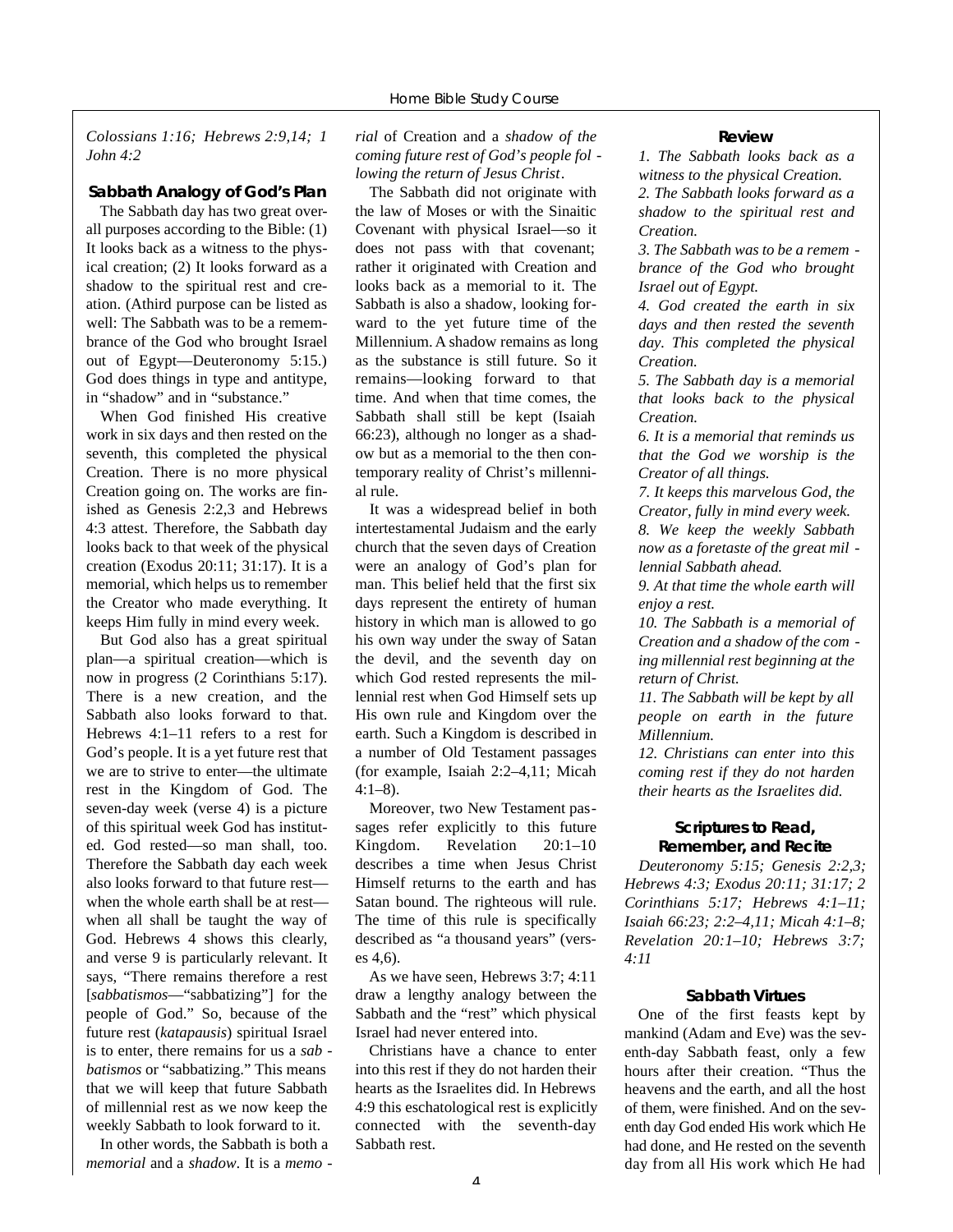done. Then God blessed the seventh day, and sanctified it, because in it He rested from all His work which God had created and made" (Genesis 2:1–3).

God of course has a number of feast days of which the Saturday Sabbath is only one. In Leviticus 23:2 we read, "Speak to the children of Israel, and say to them: 'The feasts of the LORD, which you shall proclaim to be holy convocations, these are My feasts.'"

God is telling us that His holy days are feast days, and they are holy convocations, meaning commanded assemblies. Verses 3 and 4 continue on to tell us that we are not to do our normal dayto-day work, and that we are to proclaim these feast days in their seasons.

We also find that the Sabbath is an identifying sign (Exodus 31:13,17).

Nearly everyone has heard about the Sabbath. Few are convinced about the virtues of keeping it. Fewer still know why God gave it to those He considers His children, but you can know, and you can be one of the enlightened minority who understands the purpose of God's Sabbath!

As we have seen, God instituted the Sabbath on the seventh day of Creation week. "He rested." The Hebrew word is *s h a b a t h*.

God did not rest because He was weary. God "neither faints nor is weary" (Isaiah 40:28). Therefore the word "rested" must have another mean- $\mathbf{i} \mathbf{n} \mathbf{\sigma}$ 

Again we find *shabath* in Isaiah 14:4 translated "ceased." Notice in Exodus 31:17 where *shabath* also appears. The King James translators rendered it "He rested."

So we see that God didn't rest because of tiredness. He ceased from the work of physical creation.

However, this does not mean God was inactive, doing nothing on the seventh day.

The Sabbath is a day to be refreshed (Exodus 31:17). For us it is a day that we can be divinely rejuvenated, and enjoy refreshment spiritually.

On this seventh-day Sabbath we are to cease from our normal mundane activities and spiritually renew our minds in the image of God (Romans

12:2). We are refreshed from the past six days, and prepared to face the next six days to come.

On the original, first Sabbath, God taught Adam and Eve how to live a holy life, and prepared them for the challenges that lay ahead. In this era of time we live in, we must draw close to God, and determine to face life's challenges, and not fail. With God's Holy Spirit, we can succeed where they failed.

God commands us to keep the Sabbath forever as a sign that He is the Creator of all things (Exodus 31:17;  $20:11$ .

Also we must remember that the Sabbath is a feast (Leviticus 23:2,3).

It is established in Colossians 2:16,17 that the "sabbaths...are a shadow of things to come." So these Sabbaths foreshadow events of the future, but also point back as a sign of past creation.

Let us again take a look at Leviticus 23:2, and notice that it says these feasts are feasts of the Lord, not feasts of the Jews! All humans fall short of the glory of God (Romans 3:23), so all mankind needs the Sabbath. Christ said the Sabbath was made for man, not man for the Sabbath (Mark 2:27). We all need the Sabbath to grow spiritually. Even Christ learned and was made more perfect by obedience to the laws of God (Hebrews 5:8,9).

For the fervent Christian, the Sabbath is saturated with important spiritual works that help each individual develop the divine holy character God wants us to have, and at the same time draw close to God our Father.

The Sabbath is when we have the extra time for prayer, Bible study, and meditation. It makes possible the time for attending church services (Hebrews 10:25), being fed by God's ministry and fellowshiping with those of like mind.

The Sabbath day will be valuable to a person as he grows in the grace and knowledge of Jesus Christ. The more growth and understanding he has, the more value he will place on the Sabbath. Hence, what he expresses by his acts and attitude in worship toward God on the Sabbath will demonstrate his growth.

The Sabbath day reminds us that we are to come out of this world (Revelation 18:4), and to separate ourselves from that which is unclean spiritually, and to prepare to join the Family of God (2 Corinthians 6:17,18).

#### **R e v i e w**

*1. The first feast day kept by mankind was the seventh-day* Sabbath.

*2. The Sabbath day is a feast day.*

*3. The Sabbath day is a command ed assembly.*

*4. The Sabbath is a sign that we are* God's people.

*5. God ceased to work on the* Sabbath. He never faints or grows weary.

*6. We are re f reshed on the Sabbath f rom the past six days, and pre p a red for the six to come.*

*7. All of God's sabbaths are a shad ow of things to come in the future . 8. These feast days are feasts of the*

*L o rd, not feasts of the Jews, or any one else.*

*9. The Sabbath was made for man, not man for the Sabbath.*

*10. The Sabbath gives us time to pray, study, and meditate.* 

*11. The Sabbath gives us time to attend church services if available. 12. The Sabbath day reminds us that we are to come out of the world and prepare for entrance into the Family of God.*

#### **Scriptures to Read, Remember, and Recite**

*Genesis 2:1–3; Leviticus 23:2–4; Exodus 31:13,17; Isaiah 40:28; 14:4; Romans 12:2; Exodus 20:11; Romans 3:23; Mark 2:27; Hebrews 5:8,9; 10:25; Revelation 18:4; 2 Corinthians 6:17,18*

#### **The New Testament Church, Including All the Apostles, Kept the Sabbath**

History will verify that the New Testament church, which Jesus Christ built through His apostles, kept the Sabbath!

We find the women that came with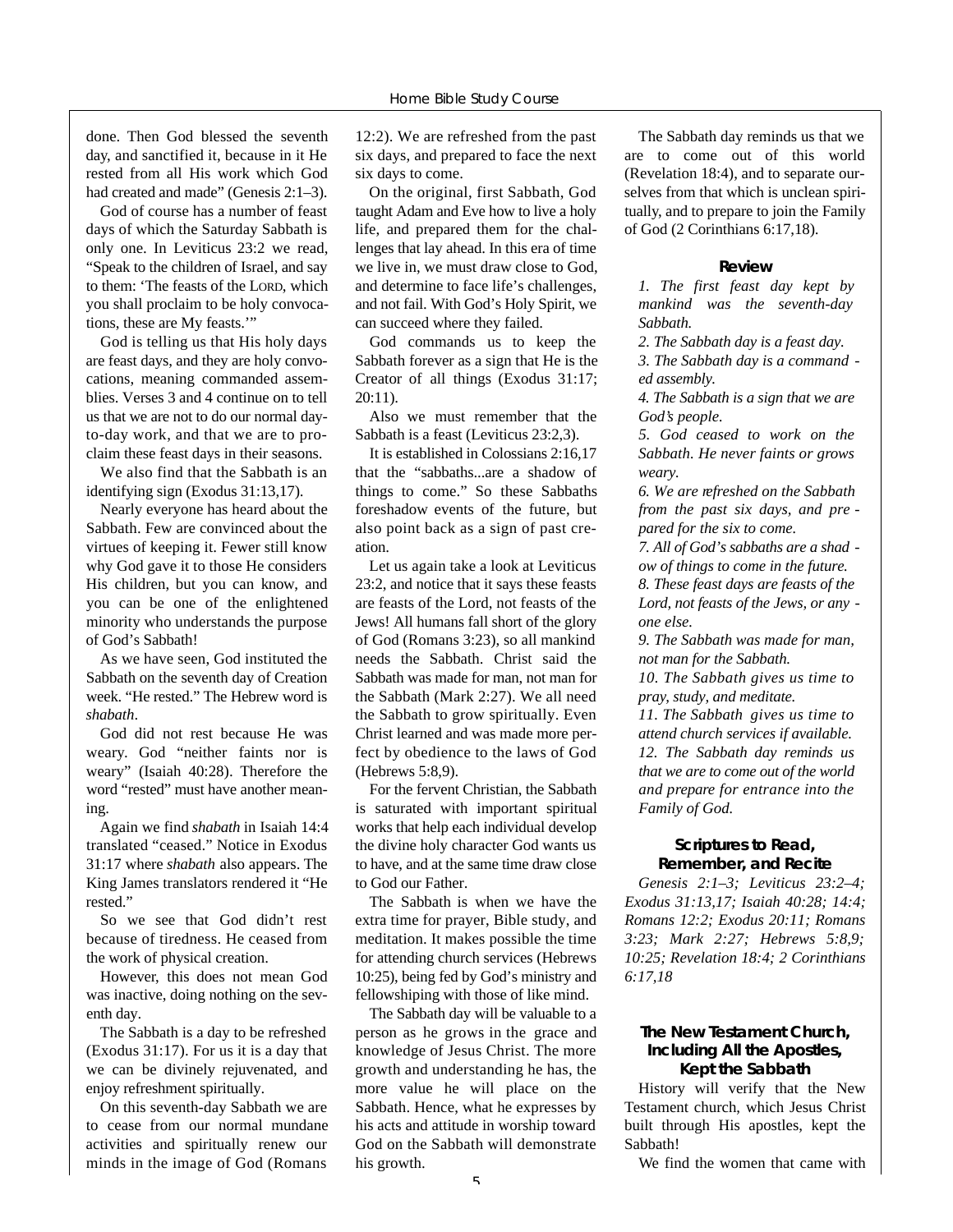Jesus from Galilee were still keeping the Sabbath after the crucifixion of Jesus (Luke 23:55,56).

Please notice that on the first day of the week, which would be Sunday, the day after the Sabbath, the women brought spices which they had prepared.

Why did they not do it the day before? Because it was the Sabbath (Luke 24:1). So Sunday was just another normal work day.

The followers of Jesus Christ knew that the Sabbath commandment was still in effect and they were keeping it. Notice this clear statement: "Then they returned and prepared spices and fragrant oils. And they rested on the Sabbath according to the commandment" (Luke 23:56).

Also Jesus Himself prophesied that there would be people in the end time keeping the Sabbath, and He warned them to "pray that your flight may not be in winter or on the Sabbath" (Matthew 24:20). Obviously if your life were in certain danger, to flee for your life on the Sabbath would be acceptable. Remember, we are required to keep the spirit of the law. Otherwise we are to avoid stressful work on the Sabbath because it is a day of rest, and it is holy time because God's presence is in it.

Many believe the apostle Paul taught that the law was done away; however, just the opposite is true.

In Galatians 1:11,12,15–24, the apostle Paul explains that he was personally taught by Christ Himself in Arabia (Arabia Petrea). If Christ had done away with His Father's commandments, He certainly would have taught this new lawless way to Paul. But no changes were made. Paul always taught what Jesus had taught him. Jesus Christ set the Sabbathkeeping example, for all people at all times, and commissioned His

chosen servants, the apostles, including Paul, commanding them to "make disciples of all nations...teaching them to observe all things that I have commanded you" (Matthew 28:19,20). Paul went on to say, "Imitate me, just as I also imitate Christ" (1 Corinthians 11:1).

Another clear example that the New Testament church continued to keep the Sabbath is found in Acts 13:14,16,42.

We find Paul preaching to the Jews, and to those known as God-fearers (people of other nations that kept the Sabbath). After the Jews left the synagogue the Gentiles asked Paul to preach to them on the next Sabbath. Verse 44 reveals that nearly the whole city came together to hear the Word of God.

If it were true that Jesus did away with His Father's commandments, including the Sabbath day, what a perfect opportunity for Paul to teach this truth to the church and to the Gentiles. We find no such thing happening. In fact the Gentiles asked Paul to preach to them the next Sabbath. If the Saturday Sabbath was out, and Sunday was the "in thing," why did the Gentiles ask for him to preach the next Sabbath? Why not on Sunday which was the next day? And also remember, almost the whole city came to hear Paul. Apparently they had no problem getting the Sabbath off!

It is easy to see that it was Paul's custom to keep the Sabbath, just as it was the custom of Christ Jesus. In Acts 17:1,2 we find that Paul reasoned with the Jews out of the Scriptures for three Sabbaths in a row in the synagogue.

Paul left Athens and went to Corinth where he met Aquila, and his wife Priscilla. He stayed with them because they were of the same trade, being tentmakers.

On the Sabbath day, Paul reasoned

**\_\_\_\_\_\_\_\_\_\_\_\_\_\_\_\_\_\_\_\_\_\_\_\_\_\_\_\_\_\_\_\_\_\_\_\_\_\_\_\_\_\_\_\_\_\_\_\_\_\_\_\_\_\_\_\_\_\_\_\_\_\_\_\_\_\_\_\_\_\_\_\_\_\_\_\_\_\_\_\_\_\_\_ \_\_\_\_\_\_\_\_\_\_\_\_\_\_\_\_\_\_\_\_\_\_\_\_\_\_\_\_\_\_\_\_\_\_\_\_\_\_\_\_\_\_\_\_\_\_\_\_\_\_\_\_\_\_\_\_\_\_\_\_\_\_\_\_\_\_\_\_\_\_\_\_\_\_\_\_\_\_\_\_\_\_\_ \_\_\_\_\_\_\_\_\_\_\_\_\_\_\_\_\_\_\_\_\_\_\_\_\_\_\_\_\_\_\_\_\_\_\_\_\_\_\_\_\_\_\_\_\_\_\_\_\_\_\_\_\_\_\_\_\_\_\_\_\_\_\_\_\_\_\_\_\_\_\_\_\_\_\_\_\_\_\_\_\_\_\_**

with the Jews and the Greeks in the synagogue. Paul was in the city of Corinth for some eighteen months, never failing to keep the Sabbath day.

Paul leaves us a great example of Sabbathkeeping. In this one city he kept the Sabbath seventy-two times.

The apostle Paul told the Philippian brethren to be "followers together of me" (Philippians 3:17).

Paul taught all nations to imitate him as he imitated Christ. All Spirit-begotten Christians will be imitating the obedience of Jesus Christ and the apostle Paul by keeping the commandments of God, the Sabbath being one of the commandments (Revelation 12:17; 14:12).

#### **Review**

*1. The Sabbath continued to be observed after Christ's crucifixion. 2. Jesus warned those of the last days to pray that they would not have to flee on the Sabbath. 3. The Sabbath will still be kept by*

*some in the end times.*

*4. Paul was taught by Jesus to teach all nations what He, Jesus, taught him.*

*5. Paul instructed the Corinthians to imitate him, "just as I also imi tate Christ."*

*6. Paul taught the Philippian brethren to be followers of him. 7. Christians today should imitate Jesus and Paul in keeping the commandments, including the Sabbath.*

#### **Scriptures to Read, Remember, and Recite**

*Luke 23:55,56; Luke 24:1; Matthew* 24:20; Galatians 1:11,12,15-24; *Matthew 28:19,20; 1 Corinthians 11:1; Acts 13:14,16,42,44; 17:1,2; Philippians 3:17; Revelation 12:17; 14:12*

#### **Notes:\_\_\_\_\_\_\_\_\_\_\_\_\_\_\_\_\_\_\_\_\_\_\_\_\_\_\_\_\_\_\_\_\_\_\_\_\_\_\_\_\_\_\_\_\_\_\_\_\_\_\_\_\_\_\_\_\_\_\_\_\_\_\_\_\_\_\_\_\_\_\_\_\_\_\_\_\_**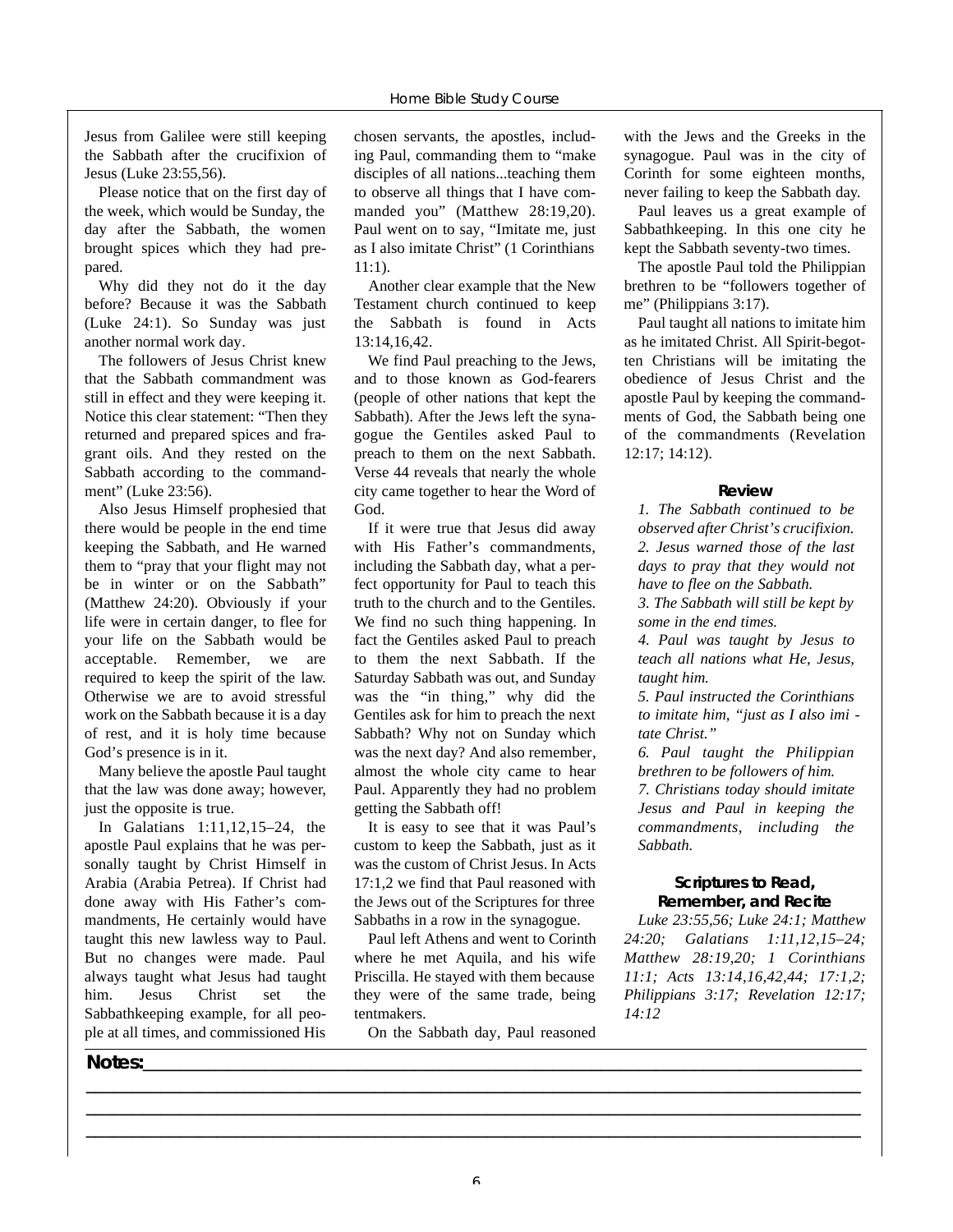# **Understanding 8 The Sabbath**



**Write your answers to the questions on a separate sheet of paper. Check** *your* **answers with the answers found at the end of the test. Detach the return coupon at the bottom of the page and mail back to us. We will send the next lesson in the series to you.**

**The Church of God International**

## $H$  **Study Study Cour**  $\overline{\textbf{B}}$ **B s e L E**

## *True or False Questions*

1. God ceased or rested on the seventh day from all His work.

2. To keep the Sabbath is an individual responsibility.

3. Jesus broke the Sabbath, so the Pharisees were angry.

4. Man was made for the Sabbath day.

5. Jesus' custom was never to go to a synagogue.

6. Jesus knew His people would be keeping the Sabbath in the end time.

7. Jesus never made a custom of keeping the Sabbath.

8. Since Jesus time the Sabbath has

never started at sundown.

9. Jesus commanded His disciples to omit teaching the Sabbath.

10. Jesus Christ, the Word, created all things.

11. Jesus said He was Lord of the Sabbath.

12. Jesus was the God of the Old Testament.

13. Jesus can't tell us how and when to keep the Sabbath.

14. We are to obey and follow Christ in all things.

15. The Sabbath looks back to the resur-*Continued on next page*

❏ **Yes!**

*Cut along dotted line Cut along dotted line*

**The Church of God International**

**HO StudyCourse ME** BIBL **E**

*Send to:* **The Church of God International P.O. Box 2525 Tyler, TX 75710**

**Send me**

**Lesson 9**

*Thanks for letting us serve you!*

|                            | City: | State: |  |
|----------------------------|-------|--------|--|
| $\overline{\mathrm{Zip:}}$ |       |        |  |